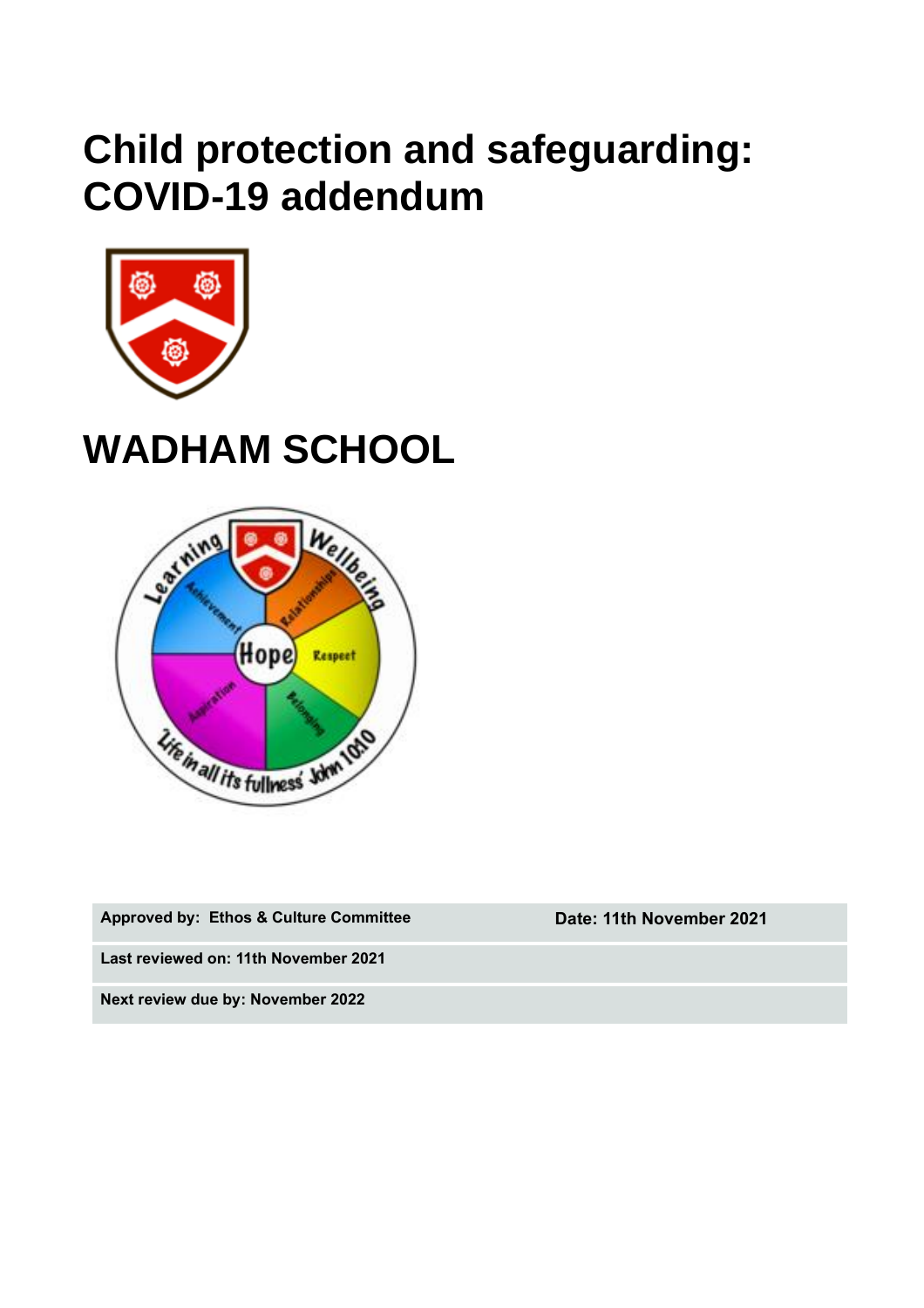## **Contents**

<span id="page-1-0"></span>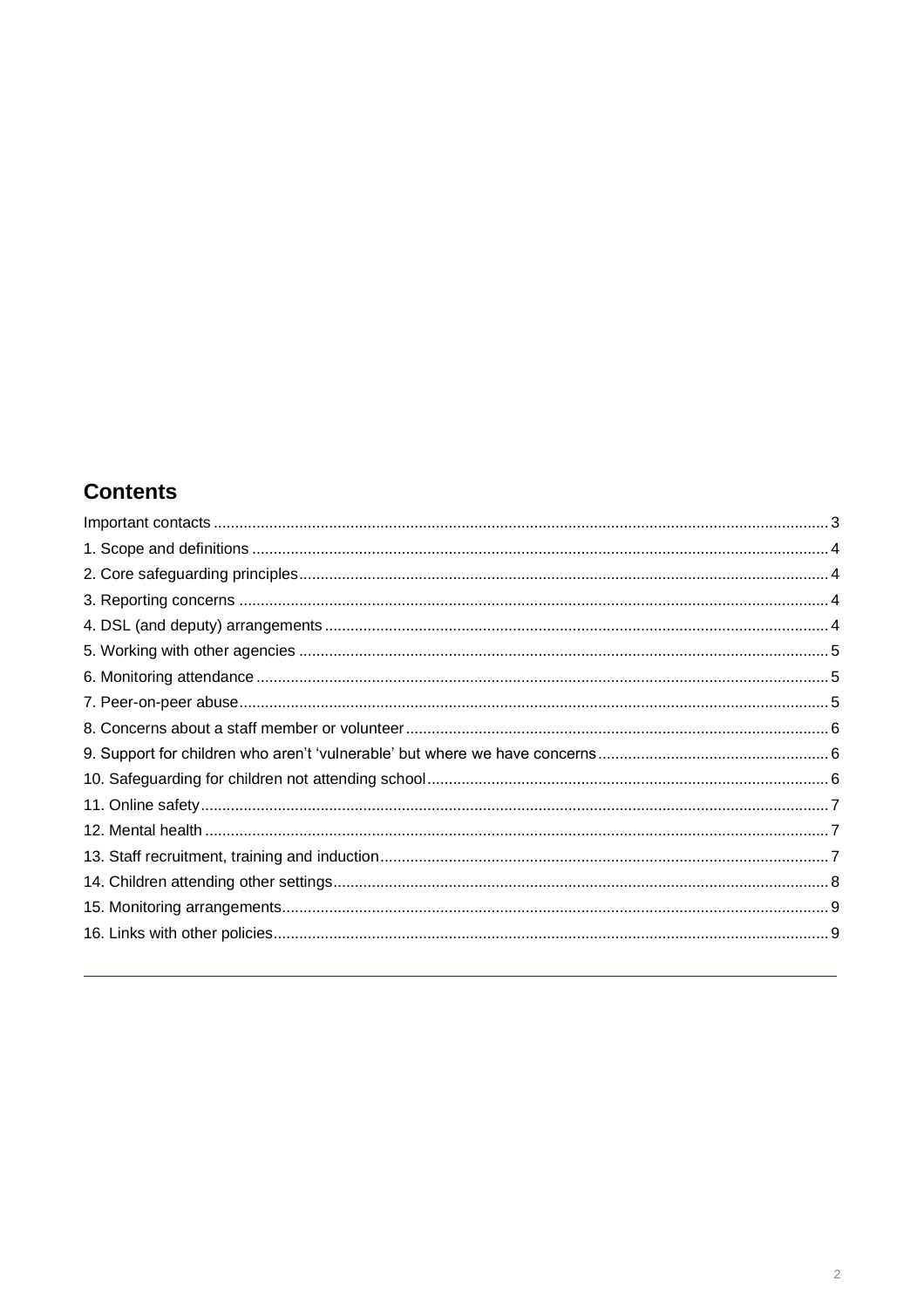## **Important contacts**

<span id="page-2-0"></span>

| <b>ROLE</b>                                 | <b>NAME</b>                                                                                     | <b>CONTACT DETAILS</b>                                                                                                  |
|---------------------------------------------|-------------------------------------------------------------------------------------------------|-------------------------------------------------------------------------------------------------------------------------|
| Designated safeguarding lead<br>(DSL)       | Sarah Coombe                                                                                    | keepsafe@wadhamschool.co.uk                                                                                             |
|                                             |                                                                                                 | SCoombe@wadhamschool.co.uk                                                                                              |
| Deputy DSL (DDSL)                           | Simon White<br>Nicola Finch<br>Laura Brown<br><b>Kate Stubbins</b><br>Keri Oaten<br>Jo Osbourne | keepsafe@wadhamschool.co.uk<br>SWhite@wadhamschool.co.uk<br>keepsafe@wadhamschool.co.uk                                 |
|                                             |                                                                                                 | NFinch@wadhamschool.co.uk<br>keepsafe@wadhamschool.co.uk                                                                |
|                                             |                                                                                                 | LBrown@wadhamschool.co.uk                                                                                               |
|                                             |                                                                                                 | keepsafe@wadhamschool.co.uk<br>KStubbins@wadhamschool.co.uk<br>keepsafe@wadhamschool.co.uk<br>KOaten@wadhamschool.co.uk |
|                                             |                                                                                                 | keepsafe@wadhamschool.co.uk<br>JOsborne@wadhamschool.co.uk<br>keepsafe@wadhamschool.co.uk                               |
| Headteacher                                 | <b>Matthew Gardner</b>                                                                          | keepsafe@wadhamschool.co.uk                                                                                             |
| Local authority designated<br>officer (LADO | Anthony Gobel                                                                                   | 0300 123 2224<br>Childrens@somerset.gov.uk                                                                              |
| Safeguarding governor                       | Sarah Wright                                                                                    | SWright@wadhamschool.co.uk                                                                                              |
| Chair of governors                          | Colin Chapman                                                                                   | CChapman@wadhamschool.co.uk                                                                                             |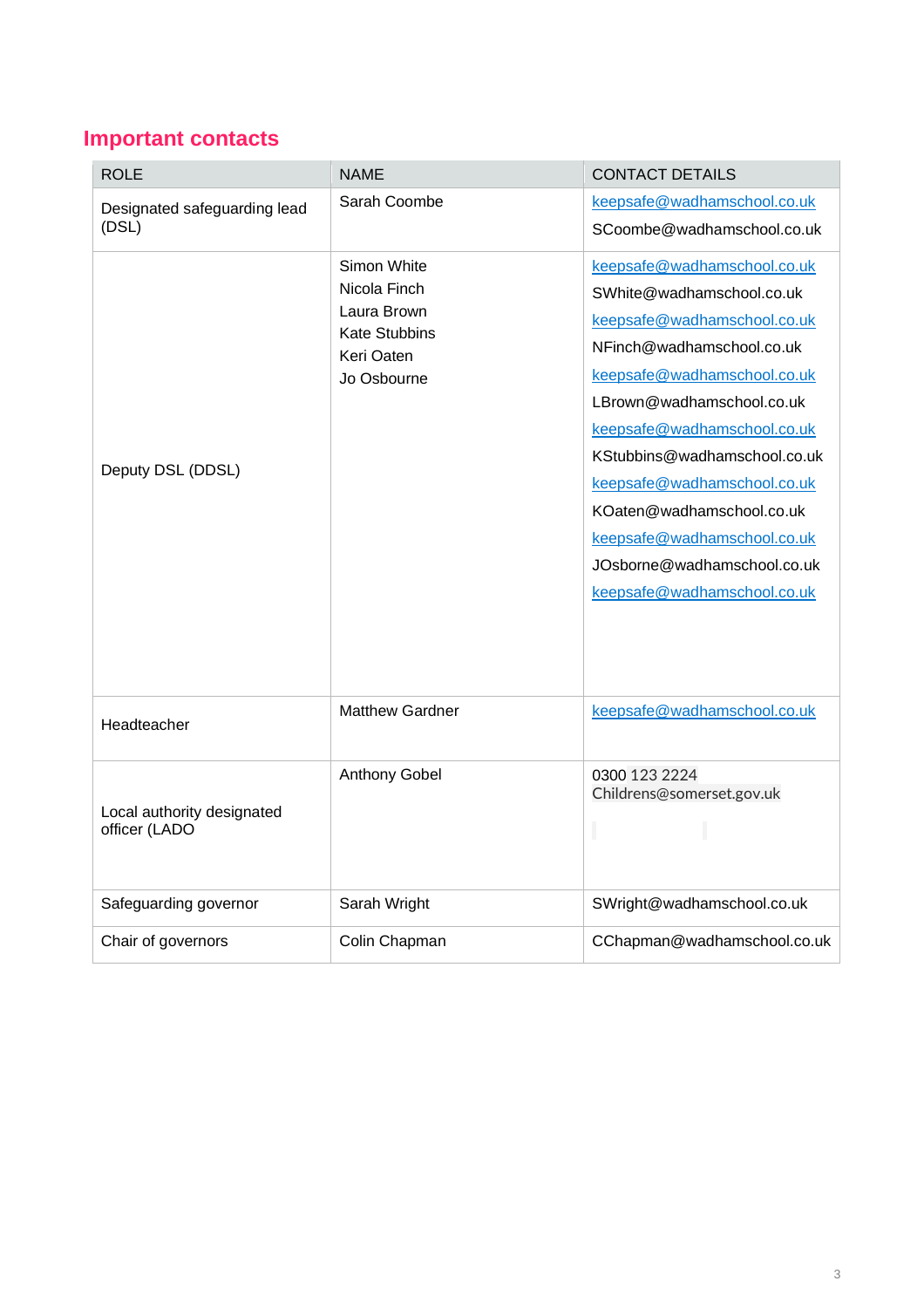## **1. Scope and definitions**

This addendum applies during the period of school closure due to COVID-19 or other critical incidents, and reflects updated advice from the Department for Education (DfE) and the Local Authority (LA)

Wadham school uses the DFE guidance on safeguarding and remote learning during coronavirus to inform decisions and policy: https://www.gov.uk/guidance/safeguarding-and-remote-education-during-coronaviruscovid-19

Unless covered here, our normal child protection policy continues to apply.

The Department for Education's (DfE's) definition of 'vulnerable children' includes those who:

- > Have a social worker, including children:
	- With a child protection plan
	- Assessed as being in need
	- Looked after by the local authority
- Have an education, health and care (EHC) plan

#### <span id="page-3-0"></span>**2. Core safeguarding principles**

We will still have regard to the statutory safeguarding guidance, KCSIE 2021 :https://assets.publishing.service.gov.uk/government/uploads/system/uploads/attachment\_data/file/1021914/K CSIE\_2021\_September\_guidance.pdf

Although operating in a different way to normal, we will still follow these important safeguarding principles:

- The best interests of children must come first
- If anyone has a safeguarding concern about any child, they should continue to act on it immediately
- A designated safeguarding lead (DSL) or deputy should be available at all times (see section 4 for details of our arrangements)
- It's essential that unsuitable people don't enter the school workforce or gain access to children
- Children should continue to be protected when they are online

#### <span id="page-3-1"></span>**3. Reporting concerns**

All staff and volunteers must continue to act on any concerns they have about a child immediately. It is still vitally important to do this. Staff must report any concerns via My Concern and if a concern is urgent inform the DSL as soon as possible or a Deputy DSL in their absence. Any concerns should be recorded as is stated in the main Safeguarding policy.

As a reminder, all staff should continue to work with and support children's social workers, where they have one, to help protect vulnerable children. This may however be done through technology such as TEAMS, Zoom, e-mails and phone calls etc due to social distancing Public Health guidance.

#### <span id="page-3-2"></span>**4. DSL (and deputy) arrangements**

We aim to have a trained DSL or deputy DSL on site wherever possible. Details of all important contacts are listed in the 'Important contacts' section at the start of this addendum.

If our DSL (or deputy) can't be in school, they can be contacted remotely by email [keepsafe@wadhamschool.co.uk](mailto:keepsafe@wadhamschool.co.uk) or by phone on 01460 270124

We will keep all school staff and volunteers informed by email and Microsoft TEAMS as to who will be the DSL (or deputy) on any given day, and how to contact them.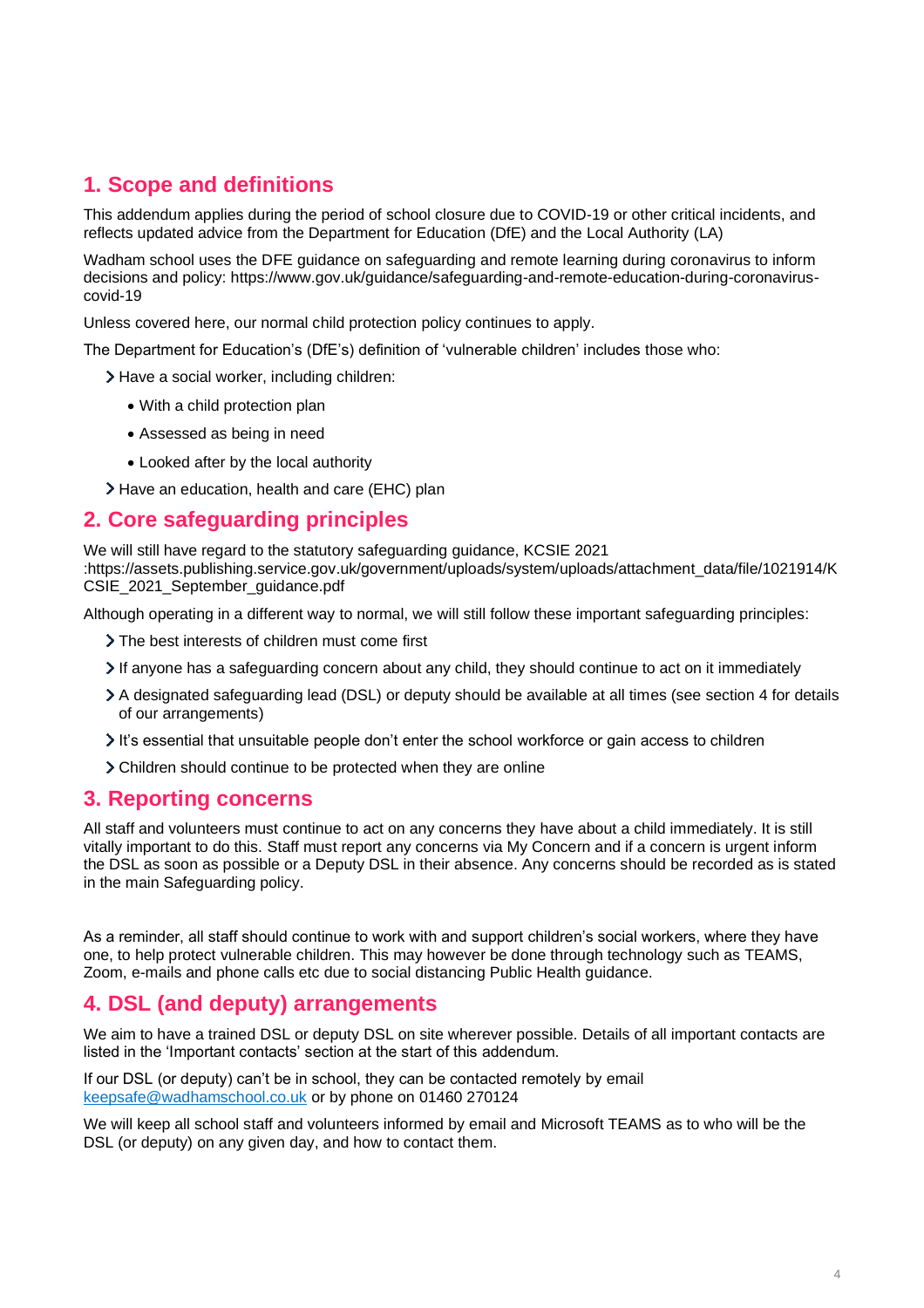We will ensure that DSLs (and deputies), wherever their location, know who the most vulnerable children in our school are.

On occasions where there is no DSL or deputy on site, a senior leader will take responsibility for co-ordinating safeguarding. However, the DSL will still be contactable via email [keepsafe@wadhamschool.co.uk](mailto:keepsafe@wadhamschool.co.uk) or by phone on 01460 270124 .The senior leader will be responsible for liaising with the off-site DSL (or deputy) to make sure they (the senior leader) can:

- I dentify the most vulnerable children in school
- Update and manage access to child protection files, where necessary
- Liaise with children's social workers where they need access to children in need and/or to carry out statutory assessments
- Insure all children and staff's safety that are on site.

#### <span id="page-4-0"></span>**5. Working with other agencies**

We will continue to work with children's social care, and with virtual school heads for looked-after and previously looked-after children.

We will continue to update this addendum where necessary, to reflect any updated guidance from:

- > The Department of Education
- > The Local Authority
- > Public Health England
- The local authority about children with education, health and care (EHC) plans, the local authority designated officer and children's social care, reporting mechanisms, referral thresholds and children in need

#### <span id="page-4-1"></span>**6. Monitoring attendance**

As most children will not be attending school during this period of school closure, we will not be completing our usual attendance registers or following our usual procedures to follow up on non-attendance.

The exception to this is where any child we expect to attend school during the closure doesn't attend, or stops attending. In these cases we will:

- Follow up on their absence with their parents or carers, by phone
- > Notify their social worker, where they have one

We will use the Department for Education's daily online attendance form, if required, to keep an accurate record of who is attending school.

We will make arrangements with parents and carers to make sure we have up-to-date emergency contact details, and additional contact details where possible. If a parent is unobtainable for our weekly safeguarding checks we will do a home visit to obtain any change in telephone numbers and check on the child/children's welfare. If this is unsuccessful, we will call 101 to request a police welfare check.

#### <span id="page-4-2"></span>**7. Peer-on-peer abuse**

We will continue to follow the principles set out in part 5 of Keeping Children Safe in Education when managing reports and supporting victims of peer-on-peer abuse and Wadham school's peer on peer abuse policy

<span id="page-4-3"></span>Staff should continue to act on any concerns they have immediately.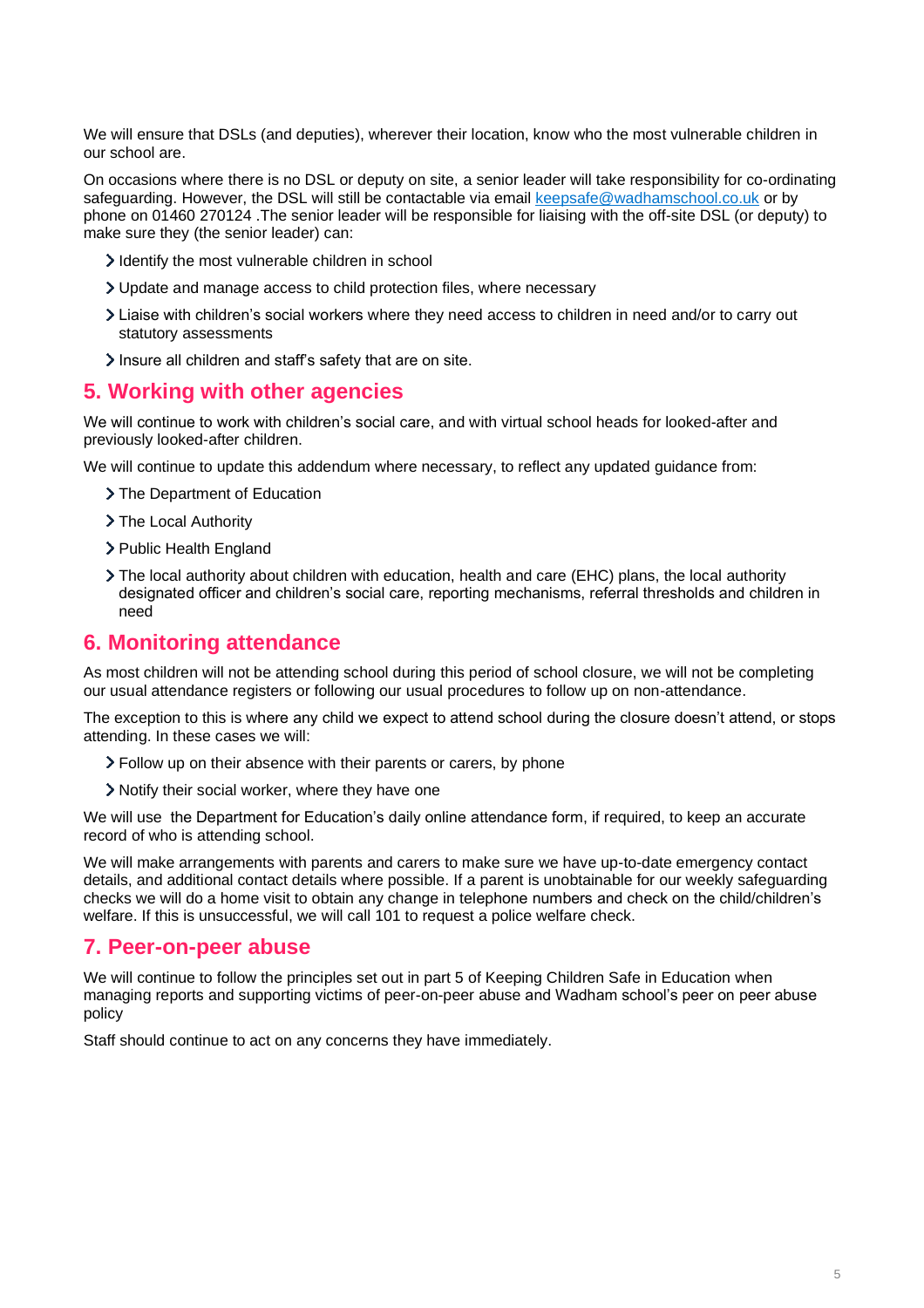## **8. Concerns about a staff member or volunteer**

We will continue to follow the principles set out in part 4 of Keeping Children Safe in Education.

Staff should continue to act on any concerns they have immediately.

We will continue to refer adults who have harmed or pose a risk of harm to a child or vulnerable adult to the Disclosure and Barring Service (DBS).

We will continue to refer potential cases of teacher misconduct to the Teaching Regulation Agency. We will do this using the email address Misconduct. Teacher@education.gov.uk for the duration of the COVID-19 period, in line with government guidance.

#### <span id="page-5-0"></span>**9. Support for children who aren't 'vulnerable' but where we have concerns**

We may have the option to offer places in school to children who don't meet the Department for Education's definition of 'vulnerable', but who we have safeguarding concerns about. We will work with parents/carers to do this. These maybe children with poor mental health, a specific learning need or a volatile home environment.

If these children will not be attending school, we will put a contact plan in place, as explained in section 10.1 below.

### <span id="page-5-1"></span>**10. Safeguarding for children not attending school**

#### **10.1 Contact plans**

We will have contact plans for children with a social worker and children who we have safeguarding concerns about, for circumstances where:

- They won't be attending school (for example where the school, parent/carer and social worker, if relevant, have decided together that this wouldn't be in the child's best interests); or
- They would usually attend but have to self-isolate

These plans set out:

- A member of school staff will contact the child and parent once a week by phone.
- If there are safeguarding concerns a member of the safeguarding team will contact home, if it is a child with social emotional or mental health issues their key worker will contact home and those who have an EHCP or are on the SEN register will be contacted by a member of the SEN Team.
- Contact will also be made with those that have free school meals by a member of staff who will be delivering their weekly food parcel.

We will have agreed these plans with children's social care where relevant, and will review them at each TAC/TAF/CIN /CP meeting

If we can't make contact, we will contact outside agencies working with the family/child, visit the home, call the police to request a welfare check.

#### **10.2 Safeguarding all children**

Staff and volunteers are aware that at such difficult times potentially it puts all children at greater risk.

Staff and volunteers will continue to be alert to any signs of abuse, or effects on pupils' mental health that are also safeguarding concerns, and act on concerns immediately. In particular, children are likely to be spending more time online (see section 11 below).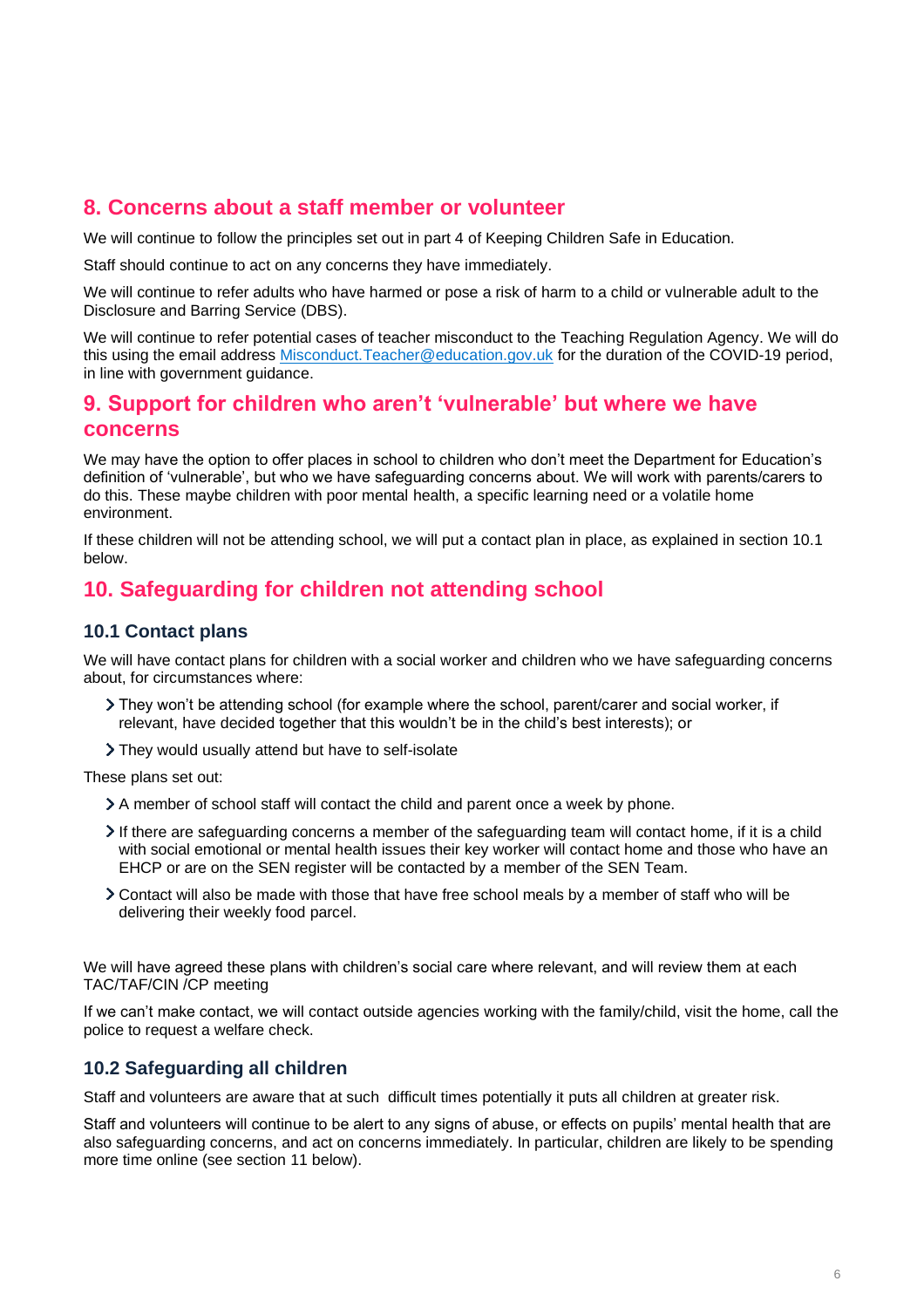## <span id="page-6-0"></span>**11. Online safety**

#### **11.1 In school**

We will continue to have appropriate filtering and monitoring systems in place in school.

If IT staff are unavailable, our contingency plan is to consult our data manager and then our CISP partnership schools for support.

#### **11.2 Outside school**

Where staff are interacting with children online, they will continue to follow our existing staff behaviour policy/code of conduct/IT acceptable use policy Staff have received training on how to keep themselves and others safe online. Staff will record all online lessons all students are made aware of this every lesson in accordance with GDPR.

Staff will continue to be alert to signs that a child may be at risk of harm online, and act on any concerns immediately, following our reporting procedures as set out in section 3 of this addendum.

We will make sure children know how to report any concerns they have back to school, including bullying, exploitation etc. We will also signpost them to other sources of support.

#### **11.3 Working with parents and carers**

We will make sure parents and carers:

- Are aware of the potential risks to children online and the importance of staying safe online
- Know what our school is asking children to do online, including what sites they will be using and who they will be interacting with from our school
- Are aware that they should only use reputable online companies or tutors if they wish to supplement the remote teaching and resources our school provides
- If Know where else they can go for support to keep their children safe online

We will use Edulink to facilitate this and signposted to guidance on our website in the Keepsafe section

#### <span id="page-6-1"></span>**12. Mental health**

Where possible, we will continue to offer support for pupil mental health for all pupils. We will also signpost all pupils, parents and staff to other resources to support good mental health at this time.

When setting expectations for pupils learning remotely and not attending school, teachers will bear in mind the potential impact of the current situation on both children's and adults' mental health.

### <span id="page-6-2"></span>**13. Staff recruitment, training and induction**

#### **13.1 Recruiting new staff and volunteers**

We will continue to recognise the importance of robust safer recruitment procedures, so that adults and volunteers who work in our school are safe to work with children.

We will continue to follow our safer recruitment procedures, and part 3 of Keeping Children Safe in Education.

In urgent cases, when validating proof of identity documents to apply for a DBS check, we will initially accept verification of scanned documents via online video link, rather than being in physical possession of the original documents. This approach is in line with revised guidance from the DBS.

New staff must still present the original documents when they first attend work at our school.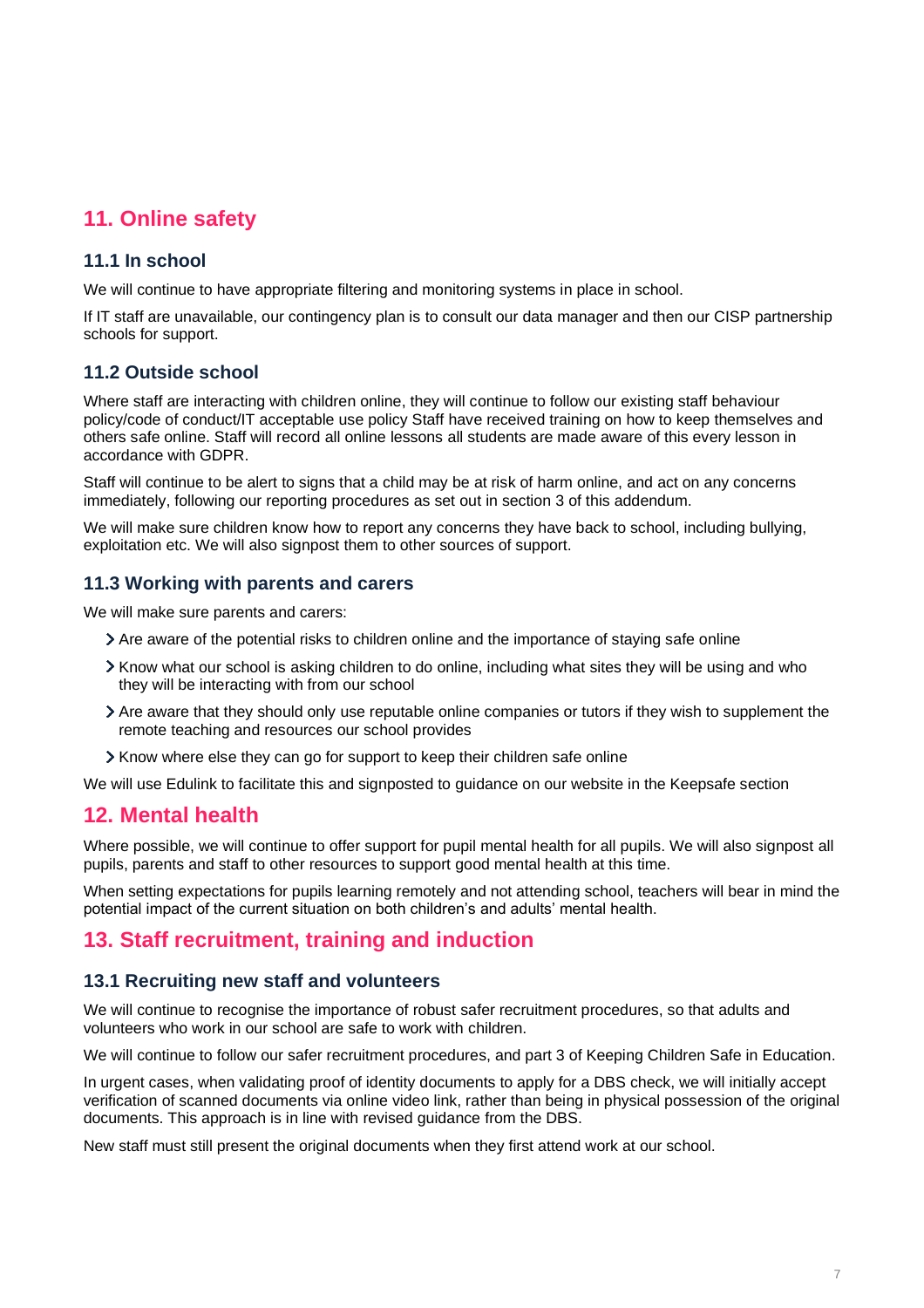We will continue to do our usual checks on new volunteers, and do risk assessments to decide whether volunteers who aren't in regulated activity should have an enhanced DBS check, in accordance with paragraphs 167-172 of Keeping Children Safe in Education.

#### **13.2 Staff 'on loan' from other schools**

We will assess the risks of staff 'on loan' working in our school, and seek assurance from the 'loaning' school that staff have had the appropriate checks. The head teacher with staff who have completed safer recruitment training will do this.

We will also use the DBS Update Service, where these staff have signed up to it, to check for any new information.

#### **13.3 Safeguarding induction and training**

We will make sure staff and volunteers are aware of changes to our procedures and local arrangements.

New staff and volunteers will continue to receive:

- > A safeguarding induction
- A copy of our children protection policy (and this addendum)
- > Keeping Children Safe in Education part 1

We will decide on a case-by-case basis what level of safeguarding induction staff 'on loan' need. In most cases, this will be:

- A copy of our child protection policy and this addendum
- > Confirmation of local processes
- > Confirmation of DSL arrangements

#### **13.4 Keeping records of who's on site**

We will keep a record of which staff and volunteers are on site each day, and that appropriate checks have been carried out for them.

We will continue to keep our single central record up to date.

We will use the single central record to log:

- Everyone working or volunteering in our school each day, including staff 'on loan'
- Details of any risk assessments carried out on staff and volunteers on loan from elsewhere

#### <span id="page-7-0"></span>**14. Children attending other settings**

Where children are temporarily required to attend another setting, we will make sure the receiving school is provided with any relevant welfare and child protection information.

Wherever possible, our DSL (or deputy) and/or special educational needs co-ordinator (SENCO) will share, as applicable:

- $\geq$  The reason(s) why the child is considered vulnerable and any arrangements in place to support them
- The child's EHC plan, child in need plan, child protection plan or personal education plan
- > Details of the child's social worker
- > Details of the virtual school head

Where the DSL, deputy or SENCO can't share this information, the senior leader(s) identified in section 4 will do this.

We will share this information before the child arrives as far as is possible, and otherwise as soon as possible afterwards.